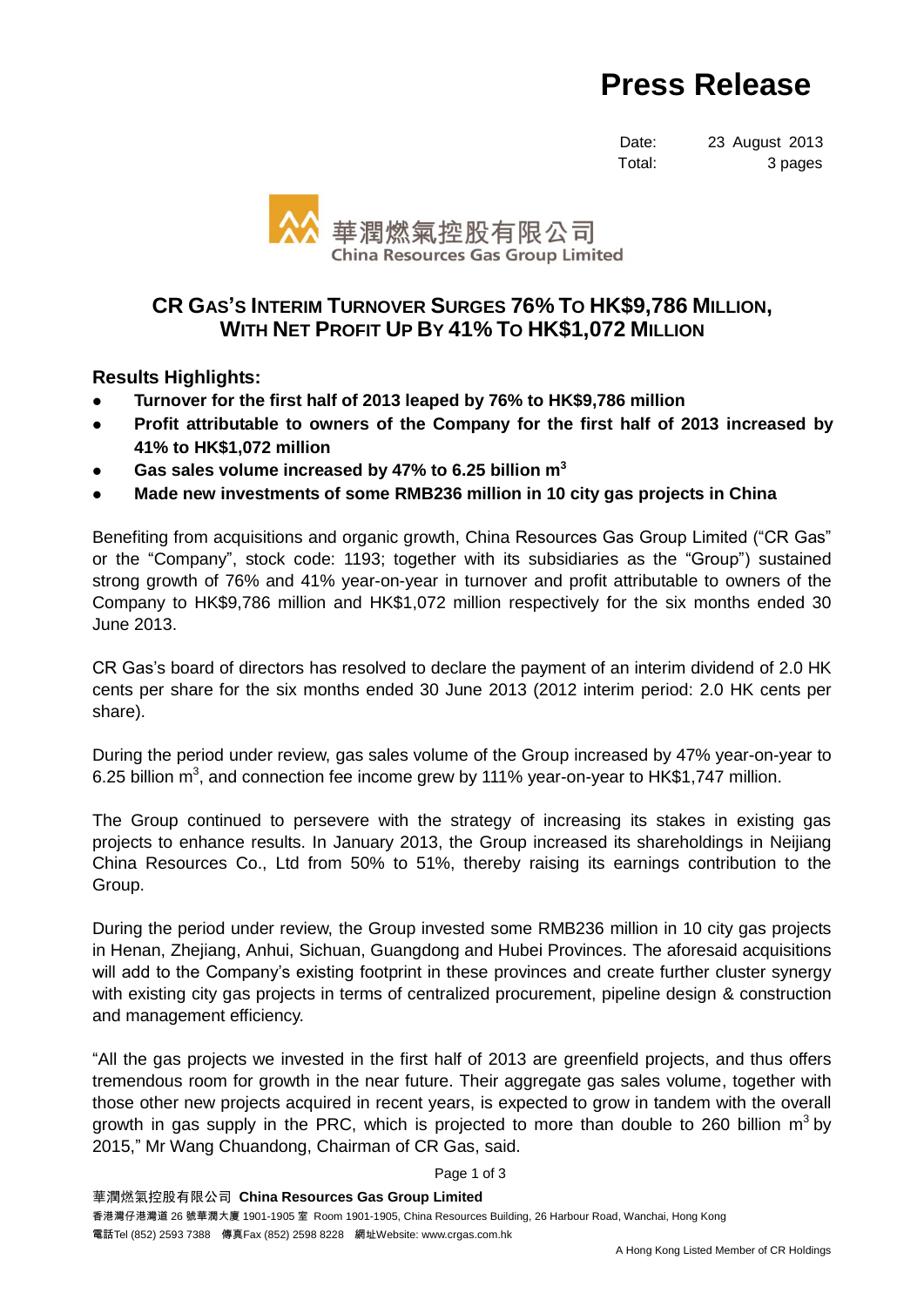With regard to the increase in natural gas city gate price on 10 July 2013, CR Gas has already passed through the price increase for projects located in Chongqing, Sichuan, Shandong, Hunan, Hubei, Henan and Hebei which accounts for about 80% of total gas sales volume in the first half of 2013. We are confident to complete the price increase pass through eventually, similar to the price increase pass through in 2010. The core issue is that even after the price increase, the cost of natural gas is still about 30% more competitive than fuel oil and electricity, on a similar heat content basis.

Commenting on the outlook for the natural gas industry, Mr Wang added: "The PRC government intends to increase the natural gas utilisation rate to 7.5% within the "Twelfth Five Year Plan" by 2015 from 2012's 4.7%. To increase natural gas supply, the "West to East Gas Transmission" pipelines and the "Sichuan to East" pipelines were constructed with the support of the PRC government. Construction of the third phase of the "West to East Gas Transmission" pipelines from Central Asia, and the "Myanmar to Yunnan" gas pipeline as well as construction of Liquefied Natural Gas terminals in coastal cities of the PRC are actively in progress. Once completed these upstream infrastructure projects will significantly increase the supply of natural gas in the PRC by 2015."

Mr Wang said: "The Company is further assured of adequate gas supply by leveraging on the strategic gas supply arrangements made with China National Petroleum Corporation, China Petroleum & Chemical Corporation and CNOOC Gas & Power Group. With such gas supply arrangements and the Group's continued business expansion through organic growth and acquisitions, CR Gas aspires to become the PRC leading city gas distribution company in the foreseeable future."

As at 30 June 2013, the Group operated 159 city gas projects in 20 provinces including 11 provincial capitals and 3 direct administrative municipalities with gross gas sales volume of some 6.25 billion  $m^3$ .

## **About CR Gas**

CR Gas is principally engaged in downstream city gas distribution business including piped natural gas distribution and natural gas filling stations operation. Its operations are strategically located in areas of China which are economically more developed and densely populated and areas with rich reserves of natural gas. CR Gas aspires to become a respected market leader in downstream city gas distribution business in China.

- End -

| <b>Investor Enquiries:</b> | China Resources Gas Group Limited |                                         |  |
|----------------------------|-----------------------------------|-----------------------------------------|--|
| <b>KF Chang</b>            | Tel: 2593 7373                    | E-mail: investor-relations@crgas.com.hk |  |
| Sophie Shen                | Tel: 2593 7371                    | E-mail: investor-relations@crgas.com.hk |  |
| Media Enquiries:           | CorporateLink Limited             |                                         |  |
| Phoebe Leung               | Tel: 2801 6237 / 9339 3206        | E-mail: phoebe@corporatelink.com.hk     |  |
| <b>Christine Chan</b>      | Tel: 2801 6090 / 6173 9039        | E-mail: christine@corporatelink.com.hk  |  |
| <b>Alfred Kwan</b>         | Tel: 2801 6045 / 5407 8249        | E-mail: alfred@corporatelink.com.hk     |  |

(Attached please find CR Gas's Unaudited Condensed Consolidated Statement of Profit Or Loss And Other Comprehensive Income for the six months ended 30 June 2013)

Page 2 of 3